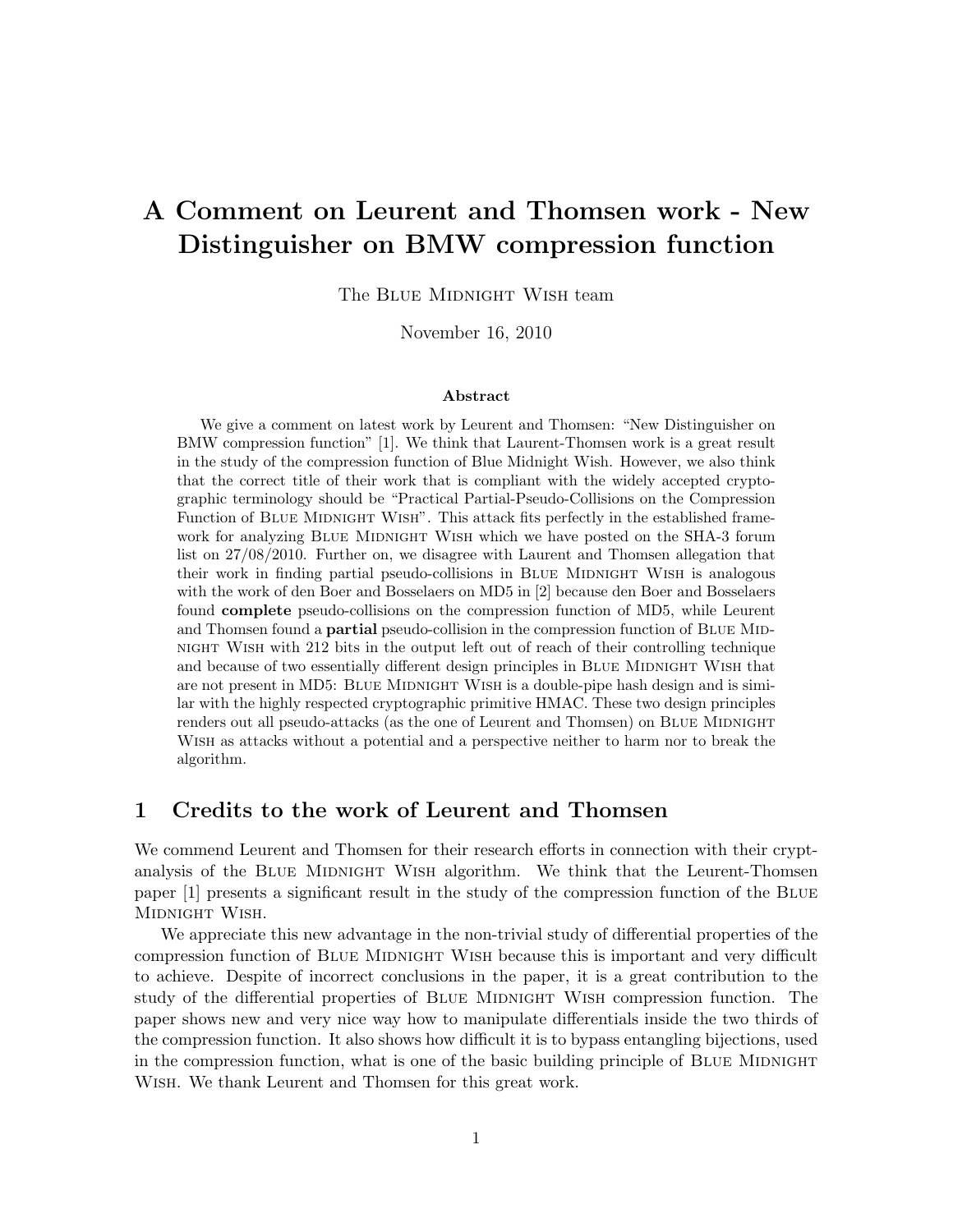## **2 Critique of some of the claims and alleged implications of their work to the security of the Blue Midnight Wish hash function**

We organize our critical remarks in 5 points.

- 1. The latest attack on the compression function of BLUE MIDNIGHT WISH hash function by Leurent and Thomsen is again a pseudo-attack since they control both the message and the chaining value. Thus, the correct title that is compliant with the widely accepted cryptographic terminology should be "*Practical Partial-Pseudo-Collisions on the Compression Function of BLUE MIDNIGHT WISH"*.
- 2. This attack fits perfectly in the established framework for analyzing BLUE MIDNIGHT Wish which we have posted on the SHA-3 forum list on 27/08/2010 [3]. The partial pseudo-collision that they find has three fully collided values in the first part of the chaining value. Specifically, their pseudo-attack achieves complete collision on the first 3 variables of the chaining value and partial collision on 7 additional variables, leaving 6 variables of the output beyond collision control. The updated framework which includes the latest pseudo-attack of Leurent and Thomsen is already included in our web page: http://www.q2s.ntnu.no/sha3\_nist\_competition/start and the corresponding pdf: http://people.item.ntnu.no/~danilog/Hash/BMW-SecondRound/ FrameworkHowToEvaluateSecurityInBMW-Nov-2010.pdf may be downloaded from there.
- 3. Leurent and Thomsen seem to be trying to increase the value of their analysis by giving their work a perspective and potential impact similar to that of den Boer and Bosselaers' work on their MD5 analysis. From the Leurent and Thomsen paper, we quote: "*To put such attacks into perspective, one might look at the attacks on MD5. The first attack on the compression function was found in 1993 by den Boer and Bosselaers [5], using a very simple differential path. This attack did not threaten the iterated hash function, but the path used in the attack is a core element of the successful attack of Wang et al. in 2005 [10].*"

There are at least two evident mismatches in using the analogy between the work of den Boer and Bosselaers [2] and the history of the MD5 analysis and the work of Leurent and Thomsen on BLUE MIDNIGHT WISH:

- **a)** The collisions for the compression function of MD5 which were found by den Boer and Bosselaers were described by a precise terminology as pseudo-collisions by Robshaw in [4] and by Dobbertin in [5]. Leurent and Thomsen should also strive to use such precise terminology
- **b)** den Boer and Bosselaers found **COMPLETE** pseudo-collisions on the narrowpipe compression function of MD5, while Leurent and Thomsen found a **PAR-TIAL** pseudo-collision in the double-pipe compression function of BLUE MIDnight Wish, with 212 bits in the output left out of reach of their controlling technique.

However, since they have put their work into this perspective and are making allegations that their work will decrease the confidence in BLUE MIDNIGHT WISH as den Boer's and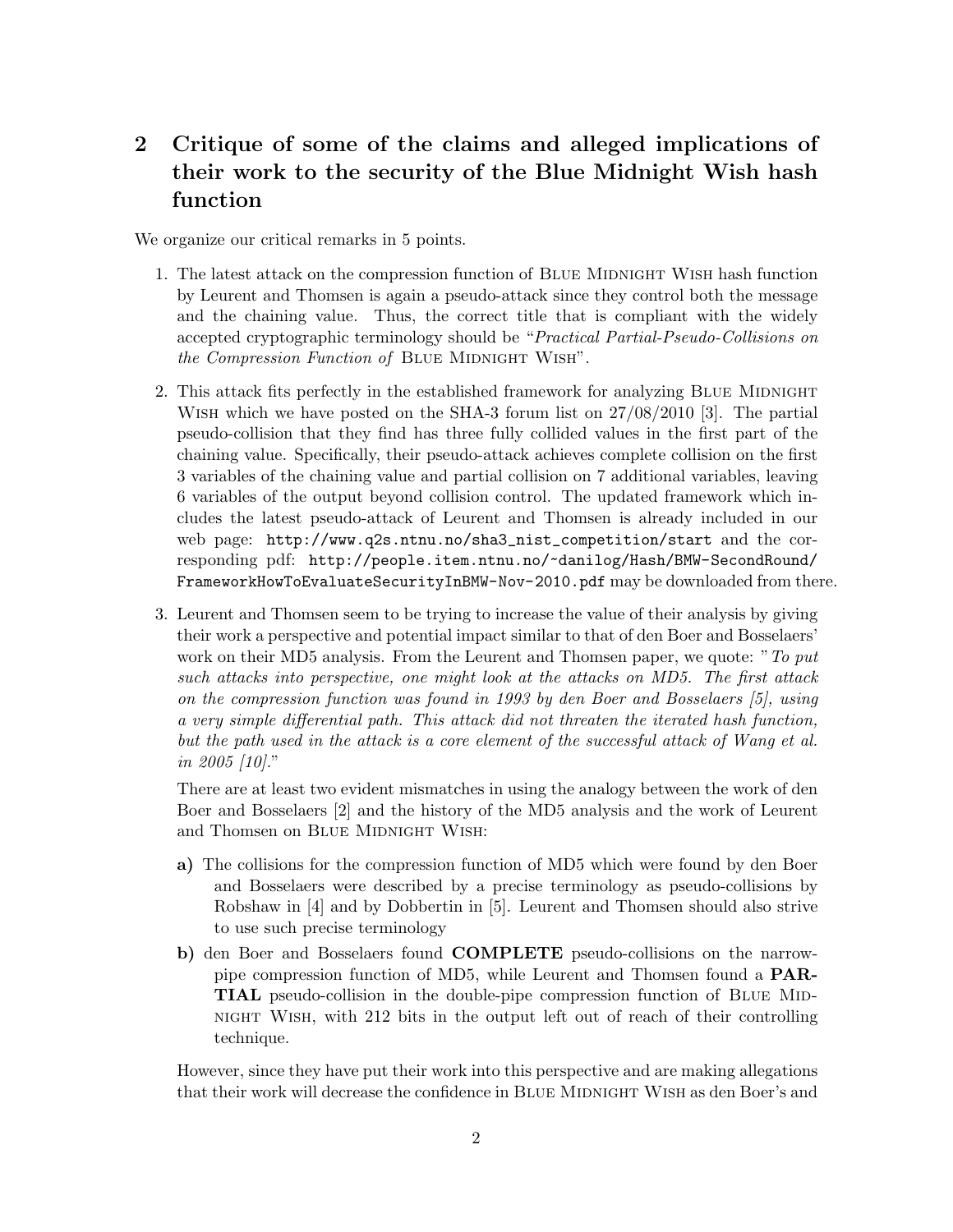Bosselaer's work did for MD5, we would also like to put into perspective their attack (and all other pseudo-attacks) on BLUE MIDNIGHT WISH by recalling the similarity of the finalization of the BLUE MIDNIGHT WISH algorithm with the HMAC (that fact Leurent and Thomsen are mentioning in the introduction to their work and was first mentioned in the analysis of the SHA-3 candidates done by Andreeva, Mennink and Preneel in [6]). So having a hash function for which similar design principles as for HMAC (one of the most trusted designs in the contemporary cryptology) have been used, clearly increases the confidence in BLUE MIDNIGHT WISH and renders out all pseudo-attacks on it as attacks without a potential and a perspective neither to harm nor to break the algorithm.

4. We do not see as a truthful and as a big achievement their claim in the conclusion "*We also note that if the compression function is truncated like in the final transformation of BMW, we can still build pairs of message which collide in more than 110 bits with complexity* 2 <sup>32</sup>*. This is the first distinguisher on the truncated compression function of BMW.*" As already noted, it is not a distinguisher but a pseudo-distinguisher. With the same computational effort that they are using  $(2^{32} \text{ calls to the compression function})$ a generic partial collision search can find a real partial collision on approximately 198 bits on the second-half of the chaining value (by "real" we mean without the need to control every input into the compression function i.e. without going into the direction of a pseudo-attack).

Moreover, the claim: "*... if the compression function is truncated like in the final transformation of* Blue Midnight Wish*, we can still build pairs of messages which collide in more than 110 bits with complexity*  $2^{32}$ ." is not correct. In the part where they say that they are able to build "*pairs of messages*", the precise phrasing would be ..."*pairs of new chaining values and pairs of final constants M ...*", because *M* is no longer a message block in the final transformation of BLUE MIDNIGHT WISH.

Additionally, the presented pseudo-distinguisher requires a huge control of the chaining variable *H* which in the final transformation is a pre-computed value obtained by digesting the message and in Laurent-Thomsen work there are no indications how their complete control over the chaining variable and the message blocks can be transformed into an attack that controls the whole message. If the conclusion is rewritten correctly, we would see the following statement: "*We also note that if the output of the compression function is truncated to its half, we can still build pairs of constants and pairs of chaining-hash values which collide in more than 110 bits with complexity*  $2^{32}$ ." Now this is true, but without any value. As we have already stated, a much better partialcollision result is possible to obtain without employing the pseudo-attack by a simple generic search of partial collisions. So the conclusion in their paper should be corrected in some way (and if we were given their draft work in advance as it is a general ethical attitude in academic Cryptologic research) we would have pointed out these incorrect parts.

5. Let us analyze the implication of finding partial pseudo-collisions on the security of the hash function. Recall that the final step of the hash function BLUE MIDNIGHT WISH is  $C(H_{LAST}, CONST)$ , where  $H_{LAST}$  is the value of the previous iterative hashing of the padded message *m* and *C*() is the compression function. As it was correctly noted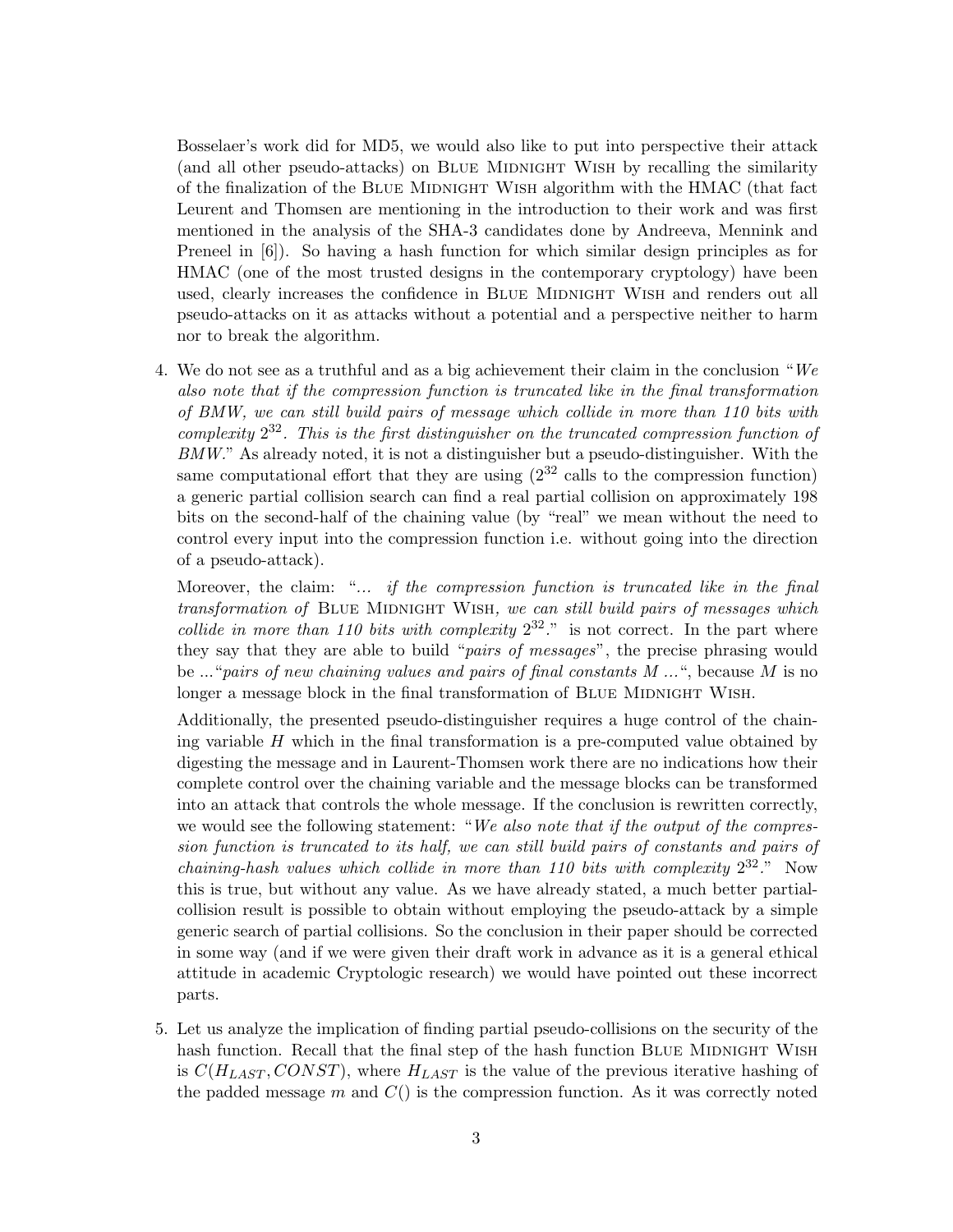in the paper, it is similar to HMAC construction - *HLAST* is not a message block now, but a "*pre-hash*" value. Moreover, in the case of BLUE MIDNIGHT WISH, the length of this pre-hash value is twice as long as in the case of HMAC construction!

Let us suppose the attacker succeeded to find a collision or a near-collision on the whole BLUE MIDNIGHT WISH hash function. How he/she succeeded to do that? There are only two cases. The first one is that the values  $H_{LAST} = H'_{LAST}$  in the last step are the same and are coming from two different digested messages  $m \neq m'$ . The second one is that the values  $H_{LAST}$  and  $H'_{LAST}$  in the last step are different.

**a)** In the first case the attacker found a complete collision (not a pseudo-collision) of the compression function (with double length output). So, in this case, the first necessary condition is that the attacker has to find a **COMPLETE** collision of the double-pipe compression function. Note that it is only necessary, not sufficient condition, because there has to be a way how to obtain this value  $H_{LAST} = H'_{LAST}$  for two different messages from the beginning of hashing. The important note is that any near-collision even on all bits but one is not useful. It has to be complete collision on all bits of the double-pipe compression function! Usually, finding near-collision of the compression function is a great result. Here it could be even contra productive. Having very near values *HLAST* and *H′ LAST* i.e.  $Hamming(H_{LAST}, H'_{LAST})$  is low, the final operation  $C(H_{LAST}, CONST)$  and  $C(H'_{LAST}, CONST)$  will diffuse them into two values having Hamming distance around 256 ( 512 for BMW512). Bijections used in Blue Midnight Wish behave like MDS codes - small changes in the input guarantee big changes in the output. So the first task is different from the traditional hash constructions: we need **COMPLETE** collision of the compression function, *assuming that ANY NEAR-COLLISION IS VERY NEGATIVE RESULT*! Moreover the first task *works on DOUBLE LENGTH* values compared with the traditional narrow-pipe hash designs.

How to measure the effectiveness of Leurent-Thomsen near-collision of the compression function? Should we continue to extend their near-collisions from 300 to more bits up to 511? We have just offered arguments that from the breaking point of view for the whole hash function it could be even contra productive. But it has a big sense and big importance for understanding the insights of the hash function and to study its properties. So their paper is great, because it shows some properties of the compression function. This paper shows that even with a total control of every input variable in the compression function of BLUE MIDNIGHT WISH, at best you can get is a partial collision which has not much use for breaking the real hash function, and that speaks very much in favor of the strength of the hash function. Just compare the situation of having a total control over all inputs of the "compression function" of the sponge designs - you need only 2 calls to the inverse of the bijective function and you have a **COMPLETE pseudo-collision** (not that it has anything to do with the general strength of the sponge-based hash designs).

**b)** The alternative to the first case is the second case consisting of finding two different pre-hash values  $H_{LAST} \neq H'_{LAST}$  such that the  $chopC(H_{LAST}, CONST)$  and